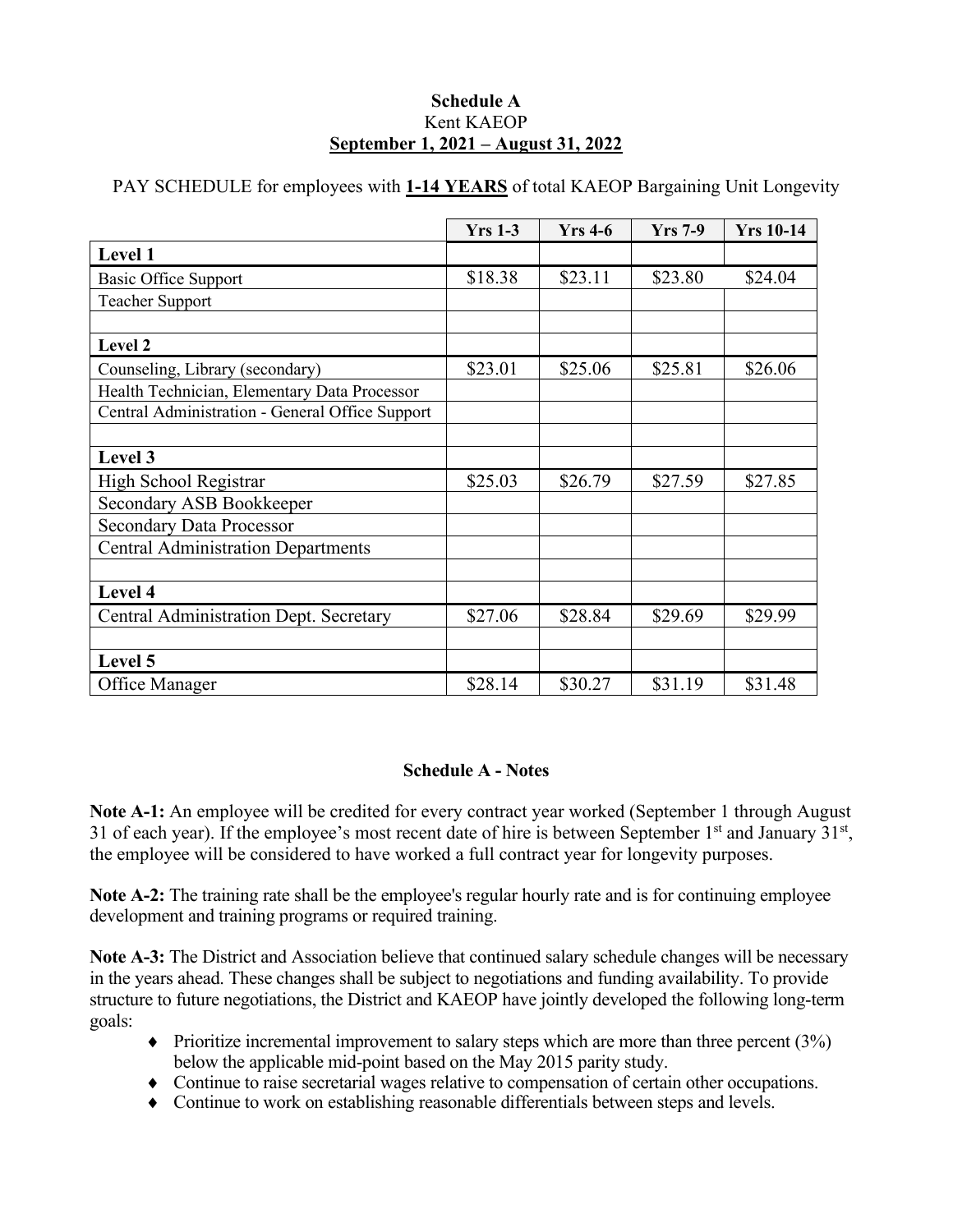**Note A-4**: The District and Association agree to jointly participate in a parity study prior to the close of this contract. A salary review committee of no more than six (6) shall be comprised equally of designated representatives from administration and the association. This advisory committee shall examine wages using the original eight parity-study districts.

**Note A-5: Promotion Step Increment Placement:** Placement on a step increment due to a level change shall be such that as employees move from one pay group level to another, the pay increase shall not be less than four (4) percent. Therefore, placement will be at Step 1 of the new level unless it does not meet the four (4) percent step increment minimum at which point placement will be moved to the step which meets this criteria. For employees moved to a different step (Step 1, 2 or 3) in a higher level than their current step at a lower level, due to promotion, the employee will not remain in that step for longer than three (3) years, unless at the top step for that level. Example: for an employee promoted from Level 2, Step 4 to Level 3, Step 3, three years of service will need to be completed in the new position before the employee will be moved to the next step of Level 3. The employee will not be required to serve nine (9) years in the position before moving to Step 4 (years 10-14) of Level 3.

**Note A-6: Reclassification Step Increment Placement.** Salary step placement upon reclassification will be determined in accordance with Section 16.8.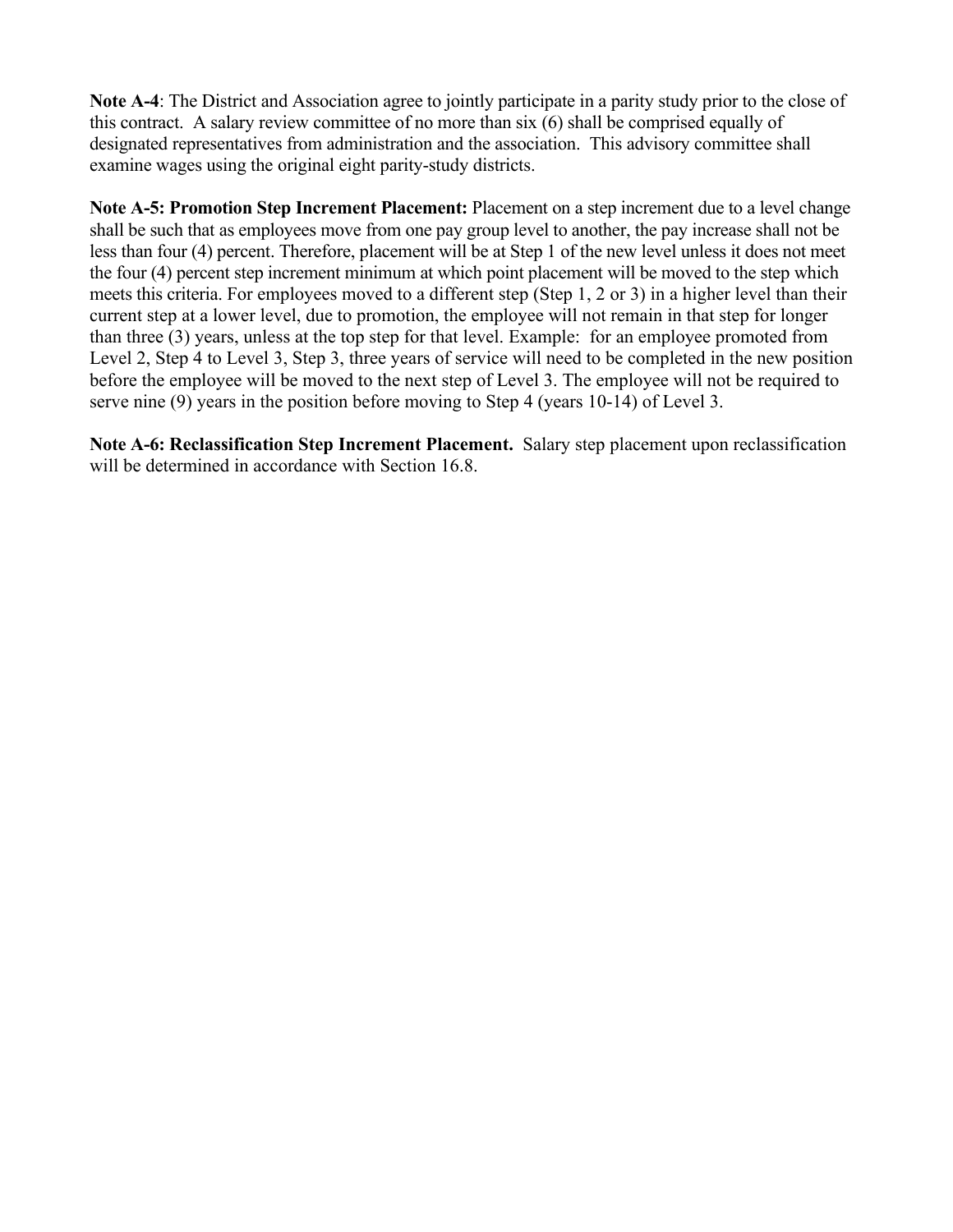#### Schedule B Kent KAEOP September 1, 2021 – August 31, 2022

|                                                 | <b>Yrs 1-3</b> | $Yrs$ 4-6 | <b>Yrs</b> 7-9 | <b>Yrs 10-14</b> |
|-------------------------------------------------|----------------|-----------|----------------|------------------|
| Level 1                                         |                |           |                |                  |
| <b>Basic Office Support</b>                     | \$18.70        | \$23.51   | \$24.22        | \$24.46          |
| <b>Teacher Support</b>                          |                |           |                |                  |
|                                                 |                |           |                |                  |
| Level 2                                         |                |           |                |                  |
| Counseling, Library (secondary)                 | \$23.41        | \$25.50   | \$26.26        | \$26.52          |
| Health Technician, Elementary Data Processor    |                |           |                |                  |
| Central Administration - General Office Support |                |           |                |                  |
|                                                 |                |           |                |                  |
| Level 3                                         |                |           |                |                  |
| High School Registrar                           | \$25.47        | \$27.26   | \$28.07        | \$28.34          |
| Secondary ASB Bookkeeper                        |                |           |                |                  |
| <b>Secondary Data Processor</b>                 |                |           |                |                  |
| <b>Central Administration Departments</b>       |                |           |                |                  |
|                                                 |                |           |                |                  |
| Level 4                                         |                |           |                |                  |
| <b>Central Administration Dept. Secretary</b>   | \$27.53        | \$29.34   | \$30.21        | \$30.51          |
|                                                 |                |           |                |                  |
| Level 5                                         |                |           |                |                  |
| Office Manager                                  | \$28.63        | \$30.80   | \$31.74        | \$32.03          |

PAY SCHEDULE for employees with **15 TO 19 YEARS** of total KAEOP Bargaining Unit Longevity

Schedule B – Notes

**Note B - 1:** Longevity Premium, effective September 1, 2015. Beginning with an employee's 15<sup>th</sup> year in the bargaining unit, the employee will be eligible for a longevity premium of 1.75% above the employee's current salary step per hour.

**Note B - 2:** An employee will be credited for every contract year worked (September 1 through August 31 of each year). If the employee's most recent date of hire is between September 1<sup>st</sup> and January  $31<sup>st</sup>$ , the employee will be considered to have worked a full contract year for longevity purposes.

**Note B - 3:** Longevity is defined as years of service within the school district if reciprocity for such definition exists in other bargaining units or by district policy, otherwise longevity will be based on years of service within the KAEOP bargaining unit.